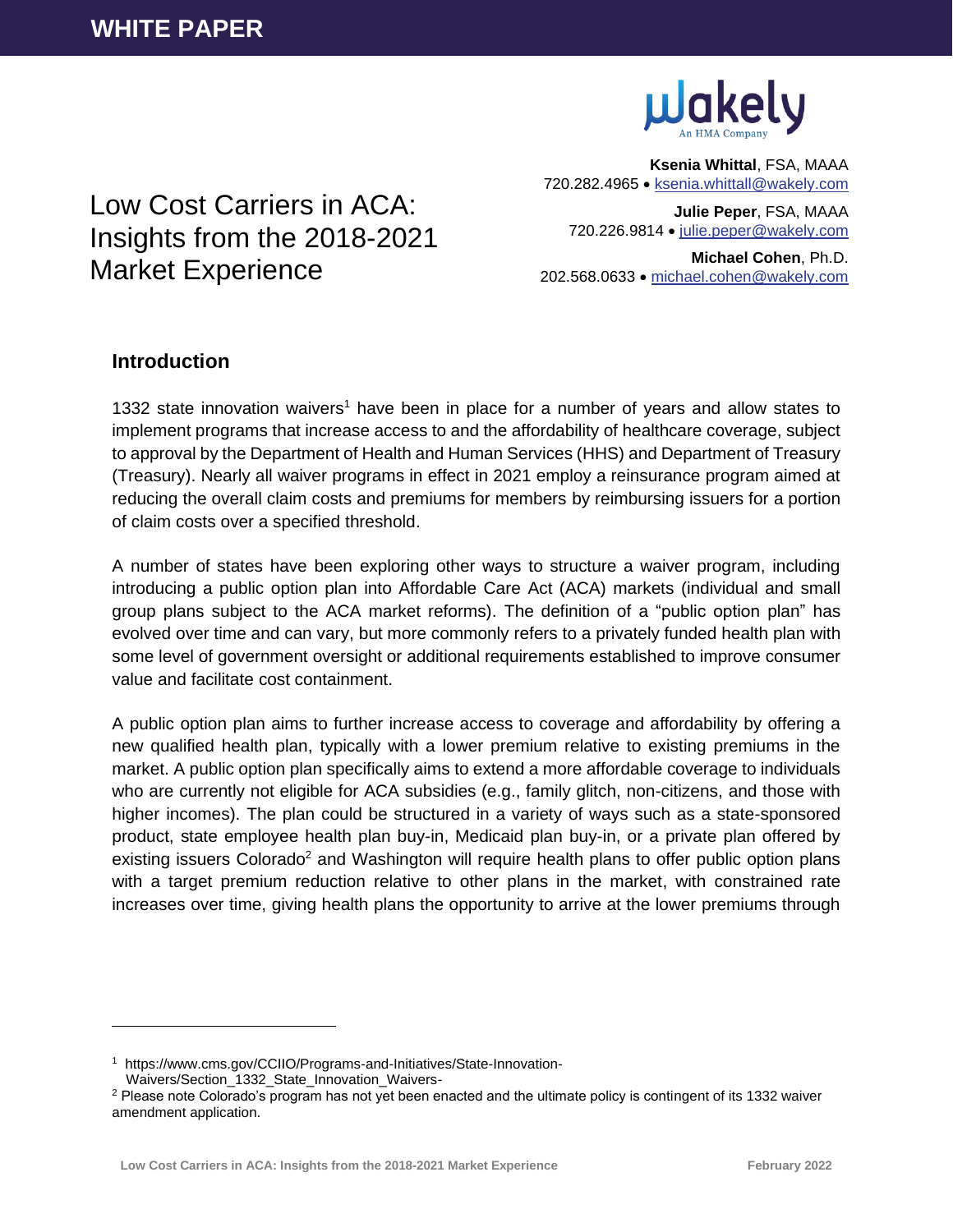their own means, for the 2023 plan year.<sup>3</sup> Lower premiums would likely be achieved through a combination of lower provider reimbursement and lower risk margins.

Given the nature of premium subsidization in the individual ACA market, where premium subsidies are tied to the second lowest cost silver (SLCS) plan in the market, the introduction of a lower cost public option plan has a mixed impact on market growth and the types of member segments that benefit. Since Washington State is the only Exchange that currently offers a public option plan, there is minimal experience available to understand the impact a public option plan may have on the market. As a result, our goal was to look at states where a new issuer has entered a market as a low cost plan over the last four years, to better understand plan enrollment migration (how many members switch to the low cost carrier), competitors' reactions, and the reduction in premium needed to incentivize members to take up coverage. This market dynamic potentially closely mimics a public option plan that offers lower premiums being introduced in a market. Over the last four years (2018-2021), we identified 51 instances of new issuers entering an individual on-Exchange market. Of those 51 new entrances, 25 met our criteria of a low cost plan. 4

The analysis showed mixed impacts of a low cost plan introduction in ACA markets, with minimal impact on the uninsured, but with improved affordability, particularly for the unsubsidized. The detailed observations are discussed further in this paper.

This paper explores the potential design elements and expected effects of a public option or a low cost plan being newly introduced in an ACA individual market. It is for discussion purposes only and does not address all of the relevant issues that could be affecting decisions made by consumers, carriers and regulators in a particular market.

# *Key Observations*

We relied on historical public use files for the 2018 through 2021 ACA individual market, including Unified Rate Review Template data, rate tables, and open enrollment data. Information was aggregated by state and calendar year to capture market characteristics and year-to-year changes in the outcomes of interest such as changes in market size, premiums (normalized for age and metal mix), loss ratios, and others. The analysis<sup>5</sup> of the market impact of the introduction of low cost plans (i.e., public option look-alike) compared to the markets without low cost issuers revealed the following observations.

https://www.commonwealthfund.org/blog/2021/state-public-option-style-laws-what-policymakers-need-know

<sup>&</sup>lt;sup>3</sup> The Commonwealth Fund. State Public Option–Style Laws: What Policymakers Need to Know.

<sup>4</sup> A low cost issuer was defined as an issuer that has the lowest premium plan in any rating area, in any metal tier in a given state.

<sup>5</sup> Regression analysis was conducted on non-missing data points controlling for the impact of reinsurance programs, Medicaid expansion in the state, and year-to-year premium changes on the outcomes of interest. Effects were deemed statistically significant if p-values were below 0.15. Note that other market dynamics could have also influenced the outcomes of interest, but were not readily observable in the data.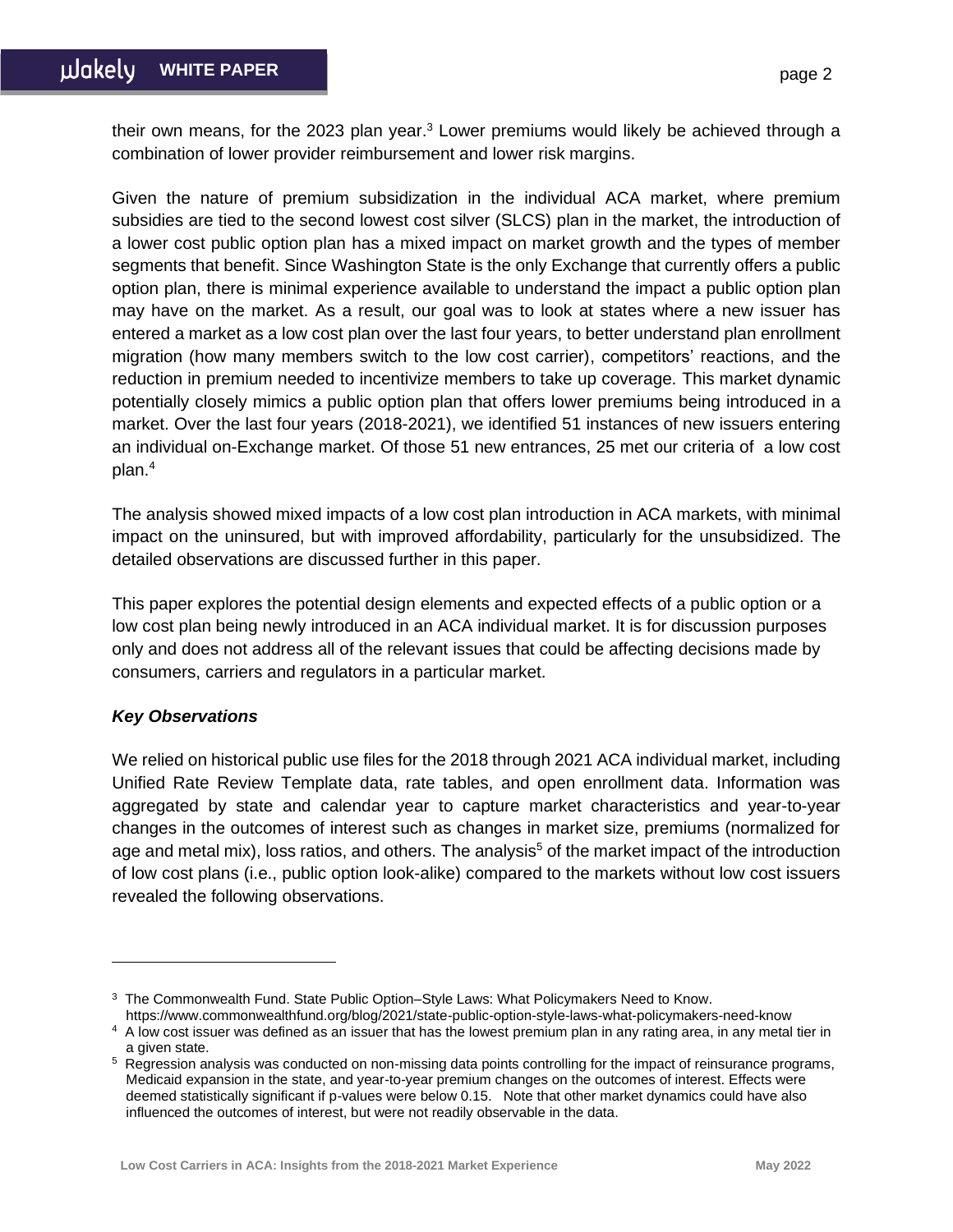| <b>Metric</b>                                       | <b>Result</b>                                                                                                                                                                                                                                                                                                                                                                                                                      |
|-----------------------------------------------------|------------------------------------------------------------------------------------------------------------------------------------------------------------------------------------------------------------------------------------------------------------------------------------------------------------------------------------------------------------------------------------------------------------------------------------|
| Affordability /<br><b>Premium</b><br><b>Impacts</b> | There was no significant impact on the overall market average premiums <sup>6</sup><br>in either the year of low cost plan introduction, or in the years following.<br>This indicates insufficient enrollment in the plan with the lower premiums,<br>at least in the first few years of offering.                                                                                                                                 |
| Impact on<br><b>Subsidized</b><br><b>Enrollees</b>  | Markets with low cost new issuers experienced a significant increase<br>(+21% on average compared to the markets without low cost issuers) in<br>the subsidized members' net premiums (gross premiums less APTC<br>subsidy). This is an expected outcome due to a decrease in the second<br>lowest cost silver benchmark plan, $7$ and hence a reduction in the<br>advanced premium tax credit subsidies.                          |
|                                                     | While members enrolled in the second lowest silver benchmark or higher<br>premium plan would not experience an increase in the net premium, the<br>fact that the majority of members are enrolled in lower-premium plans<br>leads to the observed increase.                                                                                                                                                                        |
| <b>Enrollment</b><br><b>Impacts</b>                 | Markets with low cost new issuers experienced a 3 to 5% decrease in the<br>number of APTC subsidy-eligible members, compared to the markets<br>without low cost issuers.                                                                                                                                                                                                                                                           |
|                                                     | There was no significant impact on overall market enrollment in the year<br>of the low cost plan introduction, nor in the years following (up to three<br>years at most). There are variances by state. The aggregate on-Exchange<br>enrollment decreased from 2018 to 2021, suggesting potentially offsetting<br>enrollment impacts. That is, an increase among unsubsidized, and a<br>decrease among the subsidized populations. |
|                                                     | Markets with low cost new issuers experienced lower gold plan enrollment<br>and an increase in bronze enrollment.                                                                                                                                                                                                                                                                                                                  |
| <b>Issuer</b>                                       | There was no significant impact on average market profitability, with some                                                                                                                                                                                                                                                                                                                                                         |
| <b>Profitability</b><br><b>Impacts</b>              | variation at a state level. <sup>8</sup>                                                                                                                                                                                                                                                                                                                                                                                           |
|                                                     |                                                                                                                                                                                                                                                                                                                                                                                                                                    |

Finally, markets with a reinsurance program, on average, experienced a 5% increase in unsubsidized member enrollment, and a 4% decrease in the market average loss ratios. The key

<sup>6</sup> Market average premiums per member per months were adjusted to remove the differences in the distribution of plans by metal tier and the age of enrollees.

<sup>7</sup> The degree of the APTC reduction depends on the relative difference between the lowest and second lowest silver rates prior to the introduction of the low cost public option plan.

<sup>&</sup>lt;sup>8</sup> Change in profitability was defined as a change in the market average loss ratio, a ratio of claims net of reinsurance receipts (if any) to the premium revenue net of risk adjustment transfer amounts.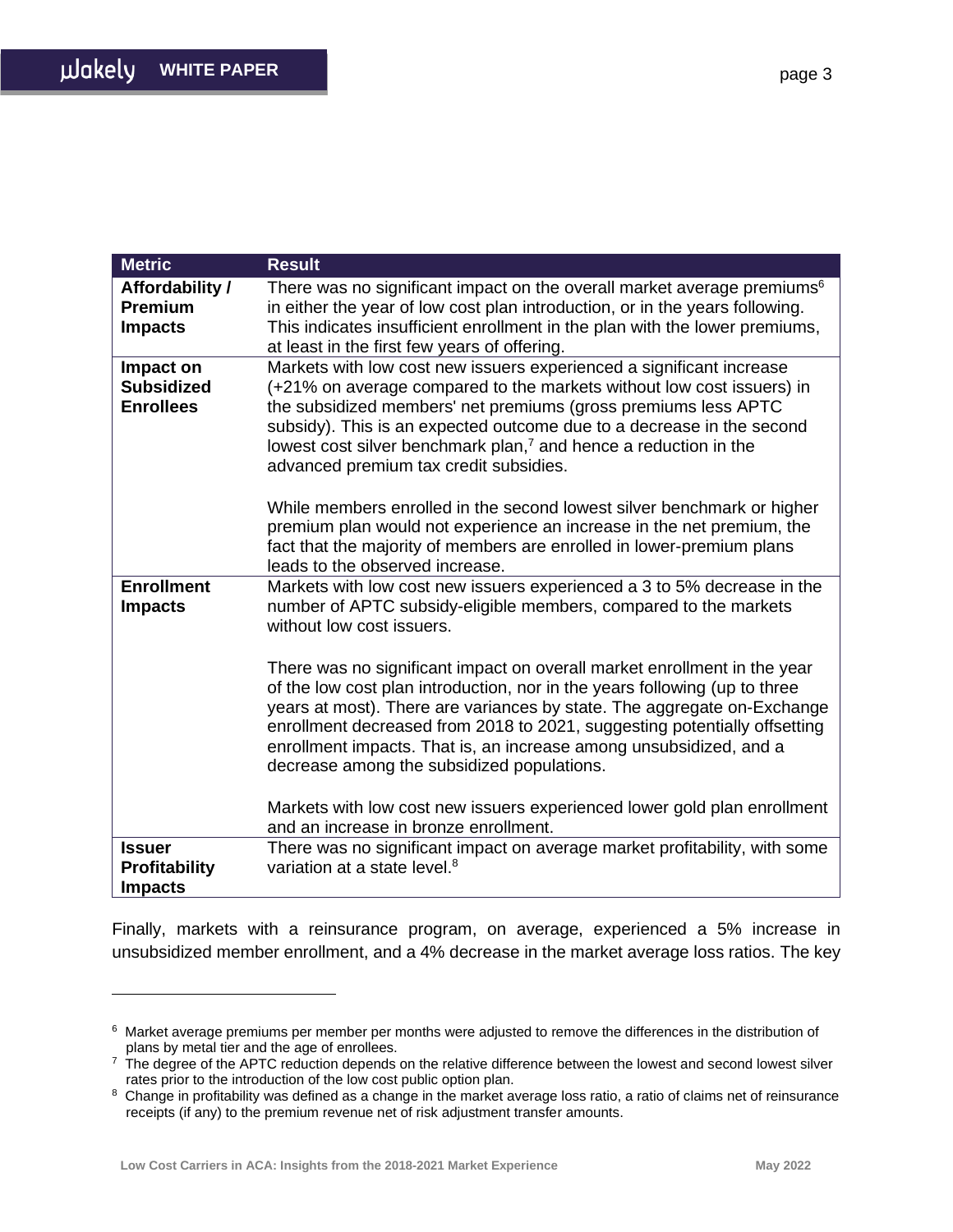distinguishing feature of a reinsurance program is that it enables carriers to lower premiums in all plans, without specifically targeting the second lowest cost silver plan premiums alone as a public option typically does. While the SLCS plan premium does decrease with reinsurance, the purchasing power is preserved since other plans' rates are also lower.

### *Policy Considerations*

Given these observations and potential for trade-offs, the state policy goals need to be considered when contemplating a public option waiver. For example, if the goals are aimed at encouraging more unsubsidized uninsured individuals to enroll, both reinsurance and public option waivers would address this goal.

More generally, the availability of a lower cost plan is beneficial for the unsubsidized, and detrimental for the subsidy-eligible individuals (especially those purchasing SLCS plans or lower cost plans). The table below illustrates this point for a simple example of premium for various metal levels and the potential impact of a lower cost public option plan being introduced with 10% lower premiums. While subsidized members purchasing bronze plan experience the largest increase in their net premium, members in the SLCS and gold plans experience no change.

|                                        | <b>Before Public Option</b> |             |       | <b>After Public Option</b><br>(10% lower) |             |       |
|----------------------------------------|-----------------------------|-------------|-------|-------------------------------------------|-------------|-------|
|                                        | <b>Bronze</b>               | <b>SLCS</b> | Gold  | <b>Bronze</b>                             | <b>SLCS</b> | Gold  |
| Gross premium, A                       | \$350                       | \$500       | \$510 | \$315                                     | \$450       | \$459 |
| APTC, B                                | 300                         | 300         | 300   | 250                                       | 250         | 250   |
| Net premium, A-B                       | 50                          | 200         | 210   | 65                                        | 200         | 209   |
| Net Premium Change After Public Option |                             |             |       | 30%                                       | $0\%$       | 0%    |

The availability of pass-through funding may mitigate some of the negative consequences if the state would request and use the pass-through funding for additional premium subsidies. Passthrough federal funding is the amount by which a particular 1332 waiver program reduces the amount of premium tax credits that would have been paid in absence of the waiver. This analysis did not consider the potential impacts of the pass-through funding. It may be possible for states, via a 1332 waiver, to transfer premium savings via a public option into additional subsidies. For example, Colorado has applied for a 1332 waiver amendment, in which a portion of the passthrough funding achieved via premium savings, will provide additional subsidies to currently subsidized enrollees, as well as certain unsubsidized populations. <sup>9</sup> This approach could further help the market and target those who might be negatively impacted by the public option, or create new assistance to those currently without subsidies.

<sup>9</sup> Colorado Section 1332 Innovation Waiver. Waiver Amendment Submission, Colorado Option. . November 30, 2021. https://drive.google.com/file/d/1SUy-iNz3i7IIRTPTqy2OJgNYH1oyN5mX/view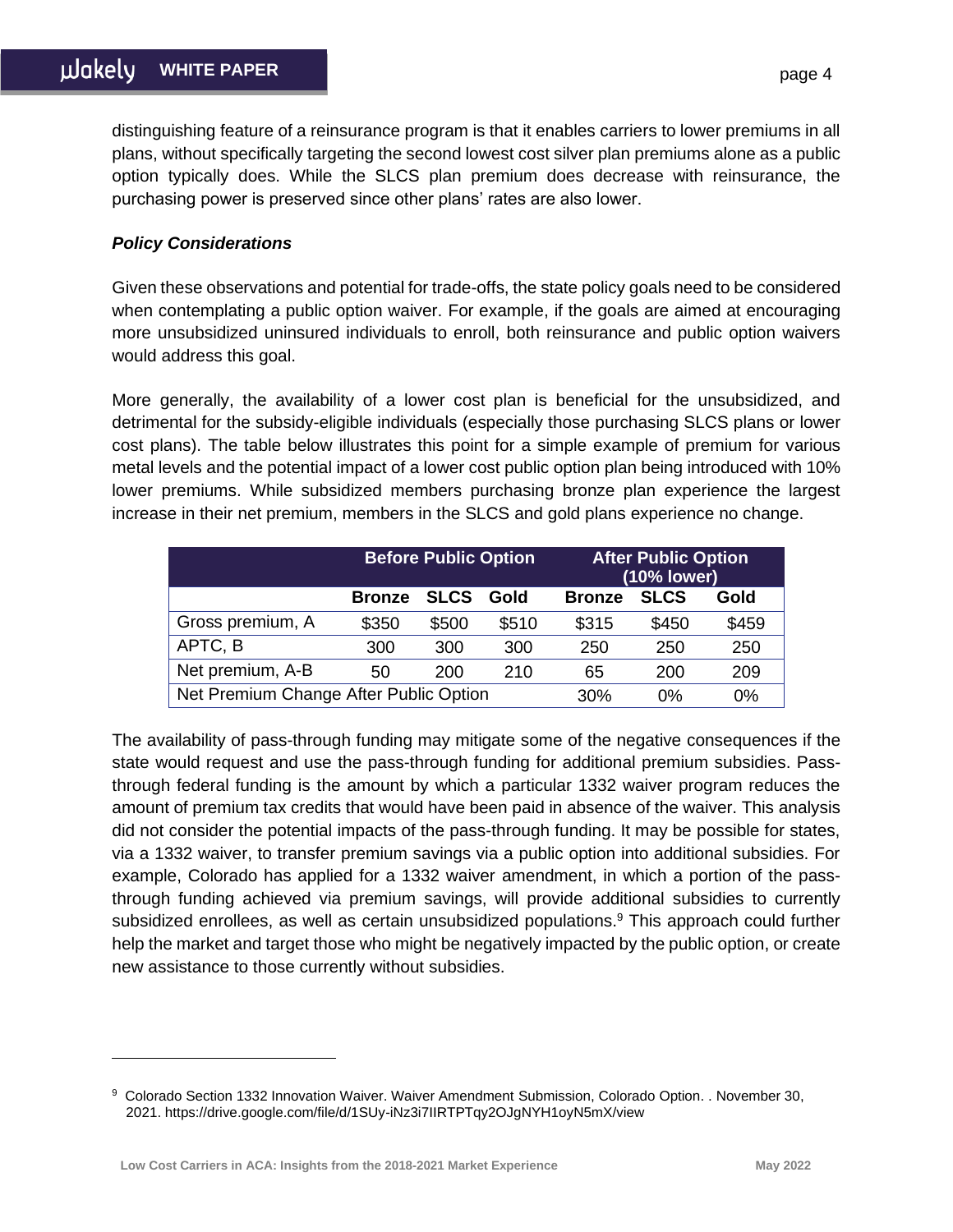# **North Carolina Case Study**

To illustrate some of the observations in the national ACA experience, we selected a market to serve as a case study. The North Carolina market had only two issuers participating in 2018, with new issuers entering or expanding in 2019, 2020, and 2021. In 2019, a new low cost issuer (referred to as Issuer A) began offering plans in select geographic areas (Greensboro and Raleigh, which represent around 20% of the state's individual market), having the second lowest cost silver HMO plan in Greensboro. Despite an overall market enrollment drop in 2019, Issuer A enrolled just over 7,000 members (1.4% of statewide market, and 7.2% of the two service areas), with one of the incumbents losing three-quarters of its total enrollment (in largely overlapping service areas). Issuer A's membership continued to grow in 2020 and 2021 to more than 19,000 members as it expanded in other geographic areas with competitive silver products (see Table 1).

In 2020, another new entrant (Issuer B) began offering lowest-cost (and second-lowest cost) silver plans in the Charlotte and Winston-Salem areas 5% below the closest competitor's lowest rate, as well as a competitive bronze plan (5% above the lowest). Issuer B enrolled 23,000 members (5% of the market share). By 2021, Issuer B was offering silver plans 10% below the closest competitor in Charlotte and has grown its market share to over 15% of statewide market (or 24% of the service areas) (see Table 1).

Examining the subsequent impacts on the market from 2019 to 2021, the observed effects include:

- Due to the benchmark plan premium reductions, the APTC amounts for the subsidy-eligible members decreased steadily from \$680 PMPM in 2019 to \$566 PMPM in 2021 (see Table 2).
- The market has experienced an overall buy-down in the plan benefit richness, with the percentage of members purchasing silver plans decreasing from 64% to 52%, whereas the proportion of bronze plans has increased from 26% to 36%. While most states have seen a shift to gold plans due to increased subsidies in 2018 due to silver loading, states with a new low-cost issuer tended to see more migration to bronze plans, likely to offset the premium impact due to decreasing subsidy amounts (see Table 3).
- Net premiums for the subsidized enrollees have modestly increased from \$65 PMPM to \$82 PMPM over the same time period, despite plan buy-downs (see Table 2).
- The overall market size increased from about 502,000 to 548,000 including both on and off Exchange enrollment, with an increase of 33,000 among the subsidized members and 13,000 among the unsubsidized (see Table 2). This is one of six states (out of 25) where the subsidized enrollment has increased after a low-cost issuer entered the market, and most likely driven by factors not observable in this analysis.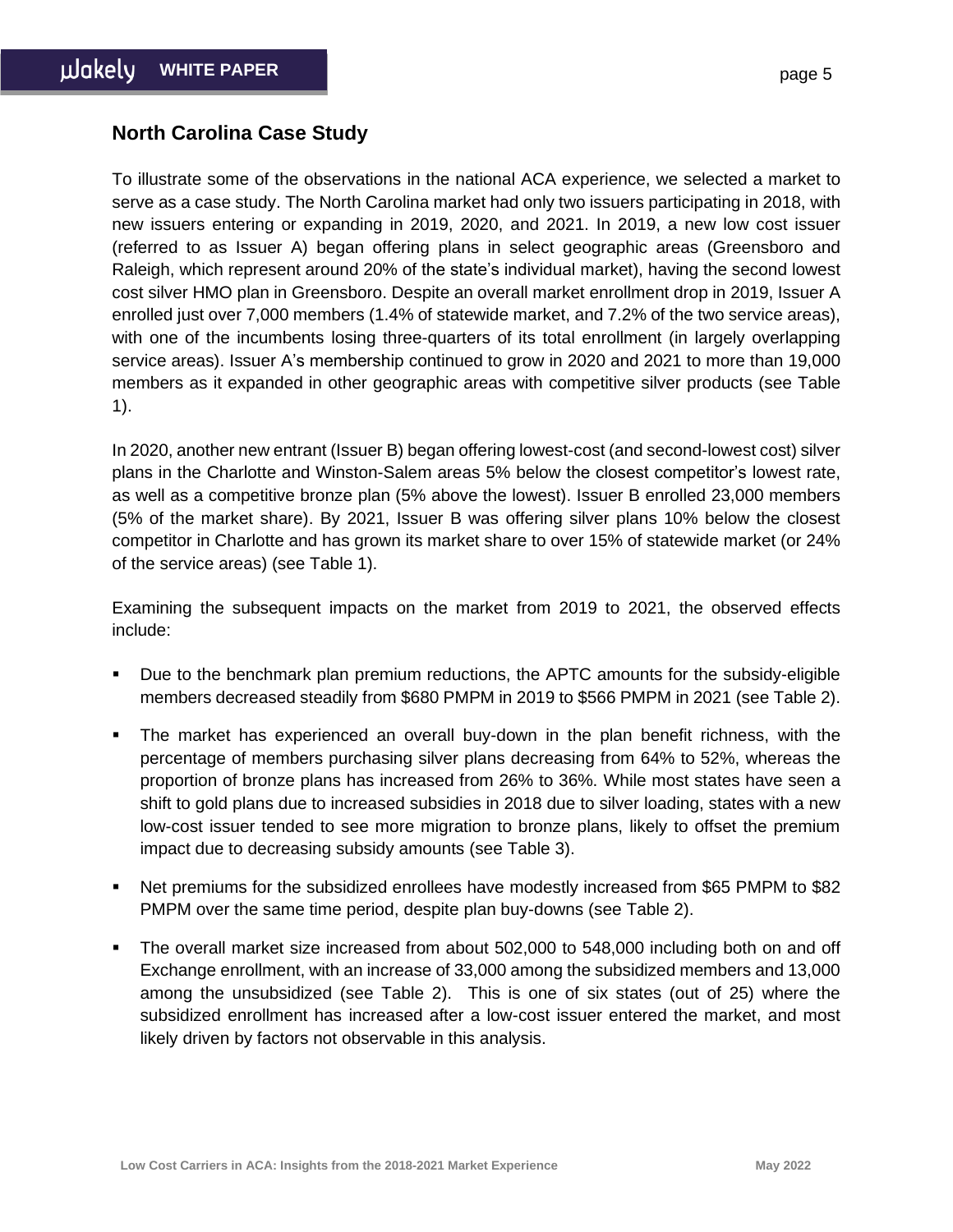**•** The incumbent issuers' silver premiums have decreased over time and loss ratios have increased (see Table 1). New low-cost issuers generally did raise their rates in the year(s) following the market entry, but not substantially.

The North Carolina market experienced growth in both the subsidized enrollment and the overall market enrollment, with substantial migration of members between carriers and metal tiers. This market had a single issuer offering coverage prior to 2019 in the majority of the rating areas. An increase in the consumer choice could have played a role in the observed growth. The silver premiums have declined consistently over this time period and attracted more unsubsidized enrollment, and in general improved coverage affordability in the market for unsubsidized.

|                                    | 2018    | 2019      | 2020      | 2021       |
|------------------------------------|---------|-----------|-----------|------------|
| <b>New Low Cost Issuer A:</b>      |         |           |           |            |
| <b>Geographic Area</b>             |         | Area 13   | Area 13   | Areas 13   |
| Lowest Silver Premium (Age 40)     | N/A     | \$470     | \$410     | \$485      |
| Premium Differential*              | N/A     | $+4.0%$   | $-6.1%$   | $-0.8%$    |
| Enrollment (statewide market       | N/A     | 7,050     | 15,700    | 19,300     |
| share %)                           |         | $(1.4\%)$ | $(3.1\%)$ | $(3.5\%)$  |
| Loss Ratio                         | N/A     | 85.6%     | 81.8%     | <b>TBD</b> |
|                                    |         |           |           |            |
| <b>New Low Cost Issuer B:</b>      |         |           | Area 4    | Area 4     |
| Lowest Silver Premium (Age 40)     | N/A     | N/A       | \$405     | \$423      |
| Premium Differential*              | N/A     | N/A       | $-5.2%$   | $-10.1%$   |
| Enrollment (statewide market       | N/A     | N/A       | 23,150    | 82,250     |
| share %)                           |         |           | (4.5%)    | $(15.1\%)$ |
| Loss Ratio                         | N/A     | N/A       | 84.4%     | <b>TBD</b> |
|                                    |         |           |           |            |
| <b>Rest of Market (Statewide):</b> |         |           |           |            |
| Enrollment                         | 520,450 | 494,900   | 471,450   | 446,000    |
| Loss Ratio                         | 71.2%   | 76.7%     | 81.8%     | <b>TBD</b> |
|                                    |         |           |           |            |
| <b>Total Market (Statewide):</b>   |         |           |           |            |
| <b>Total Enrollment</b>            | 520,450 | 501,950   | 510,300   | 547,550    |

# **Table 1: North Carolina 2018 to 2021 Market Experience**

\*Percentage relative to the next closest competitor's premium in the area.

| Lable 2: North Carolina 2018 to 2021 Market Experience<br><b>Change in Premiums and Enrollment by Subsidy Status</b> |       |         |          |         |  |
|----------------------------------------------------------------------------------------------------------------------|-------|---------|----------|---------|--|
|                                                                                                                      | 2018  | 2019    | 2020     | 2021    |  |
| <b>Average Lowest Cost Silver</b><br>Premium by Area (Age 40)                                                        | \$604 | \$597   | \$536    | \$508   |  |
| % Change                                                                                                             | N/A   | $-1.1%$ | $-10.2%$ | $-5.3%$ |  |
| <b>APTC for Subsidized</b>                                                                                           | \$703 | \$680   | \$606    | \$566   |  |
| % Change                                                                                                             | N/A   | $-3.3%$ | $-10.8%$ | $-6.6%$ |  |

# **Table 2: North Carolina 2018 to 2021 Market Experience**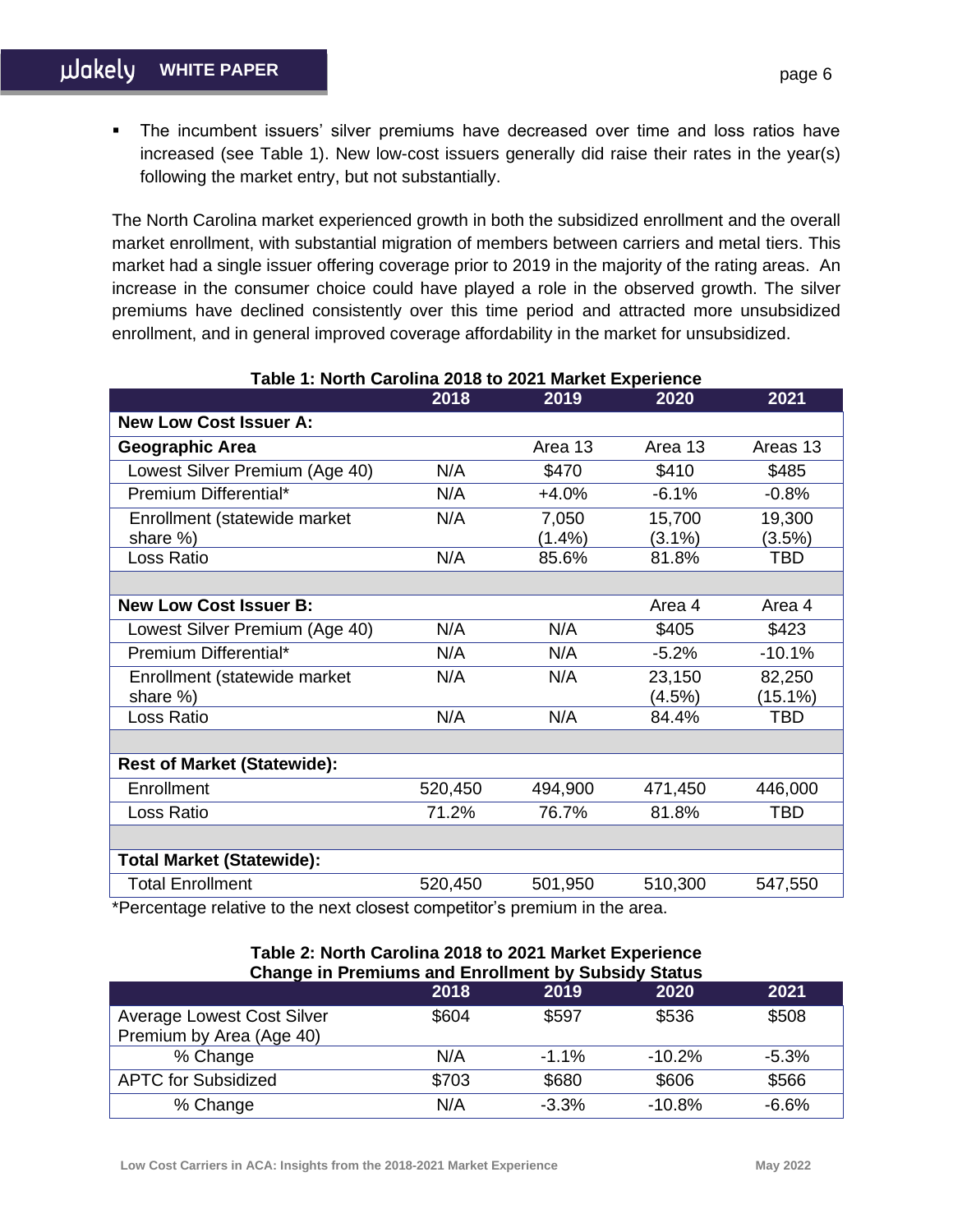|                            | 2018    | 2019     | 2020    | 2021    |
|----------------------------|---------|----------|---------|---------|
| Net Premium for Subsidized | \$82    | \$65     | \$69    | \$82    |
| % Change                   | N/A     | $-20.0%$ | 4.9%    | 19.2%   |
|                            |         |          |         |         |
| Number of Subsidized       | 468,600 | 453,450  | 455,600 | 486,050 |
| % Change                   | N/A     | $-3.2%$  | 0.5%    | 6.7%    |
| Number of Unsubsidized     | 51,850  | 48,500   | 54,700  | 61,500  |
| % Change                   | N/A     | $-6.5%$  | 12.8%   | 12.4%   |
| <b>Total Enrollment</b>    | 520,450 | 501,950  | 510,300 | 547,550 |
| % Change                   | N/A     | $-3.6%$  | 1.7%    | 7.3%    |

### **Table 3: North Carolina 2018-2021 Market Experience Change in Metal Distribution**

|                                        | 2018 | 2019 | 2020 | 2021 |  |
|----------------------------------------|------|------|------|------|--|
| <b>On-Exchange Metal Distribution:</b> |      |      |      |      |  |
| Gold Plans                             | 5%   | 9%   | 9%   | 10%  |  |
| Silver Plans                           | 71%  | 64%  | 58%  | 52%  |  |
| <b>Bronze Plans</b>                    | 22%  | 26%  | 26%  | 36%  |  |

## *Other Considerations*

An extension of American Rescue Plan (ARP) or any new additional premium subsidy legislation (if enacted) would likely mute the impact of a public option for two reasons. The first is that ARP will increase the number of individuals who are subsidized. Secondly, ARP is expected to decrease the number of uninsured. The smaller the number of uninsured, especially among those who are not subsidy eligible, the harder it will be for the public option to induce additional enrollment into the individual market. As a result, the impact of the lower premiums under a public option is more likely to have a net negative enrollment impact if the ARP subsidies or similar expanded subsidies become permanent after 2022. While ARP would help to offset the subsidized member attrition due to the public option, it does not change the underlying dynamic.

Introduction of a public option should be implemented alongside effective marketing initiatives and consumer outreach in order to increase awareness around the public option plan, as well as auto-enrollment rules (similar to Massachusetts). The easier it is for the subsidized enrollees to switch to a lower cost public option plan rather than face net premium increases, the less likely they are to drop out of the individual market and more likely they are to benefit from the public option. For example, during the 2021 open enrollment, about 60% of returning enrollees actively shopped, but that proportion varied greatly by state (from 5% to 78%). Higher levels of active shopping or more active auto-enrollment rules may result in greater enrollment retention.

There could also be disruption in the market, either with issuer participation or issuer premiums with the introduction of a lower cost public option. Current issuer premiums could increase or decrease depending on their reaction to competitive pressures and perceptions of risk selection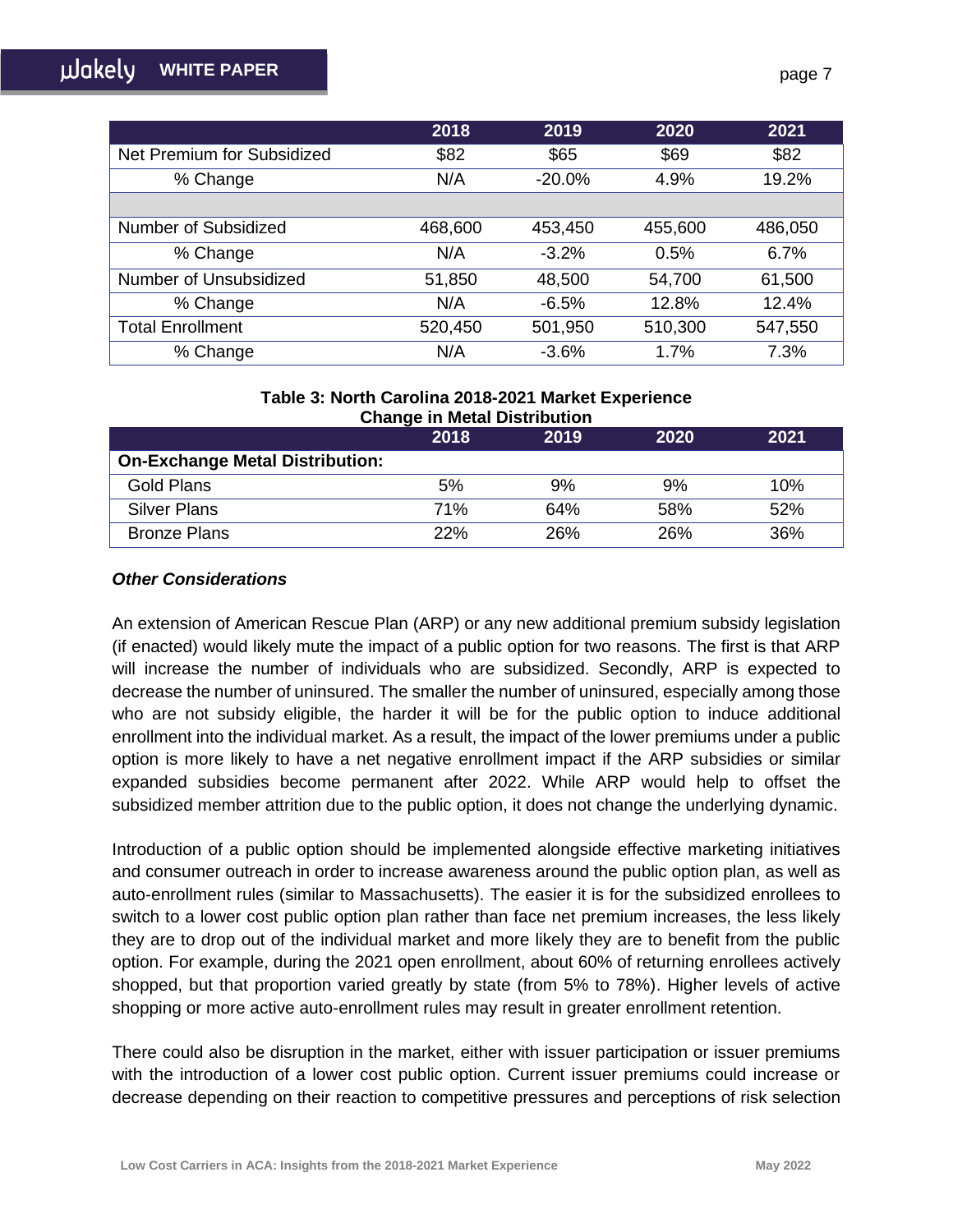not mitigated through risk adjustment. How issuers change their pricing, their willingness to continue offering non-public option plans or even stay in the market, will also affect enrollment.

Finally, the impact of low-cost public option premiums on provider payment rates or provider participation in the individual market should also be taken into account. The extent to which public option premiums savings alter network composition (through provider participation) could affect enrollee choices and the market as a whole.

### *Insights for Current Carriers*

Besides the public option lens, the observations from this analysis offer insight to issuers considering entering a new market or even a new service area in an existing market and its competitive position relative to incumbent carriers. The recent market experience suggests that new low cost carriers can attract reasonable market share over time with stable and sustainable rates, with the majority of enrollment coming from existing market enrollees rather than previously uninsured. At the same time, the loss of the subsidized members reduces the market share potential as well as overall market impacts. The loss ratios for the new issuers are typically higher than for the incumbents (risk adjustment being one reason, as it can take several years to capture the underlying medical conditions). Finally, lower margins leave less room for administrative expenses and require sufficient membership to support fixed costs.

Please contact Ksenia Whittal at [ksenia.whittal@wakely.com](mailto:ksenia.whittal@wakely.com) with any questions or to follow up on any of the concepts presented here.